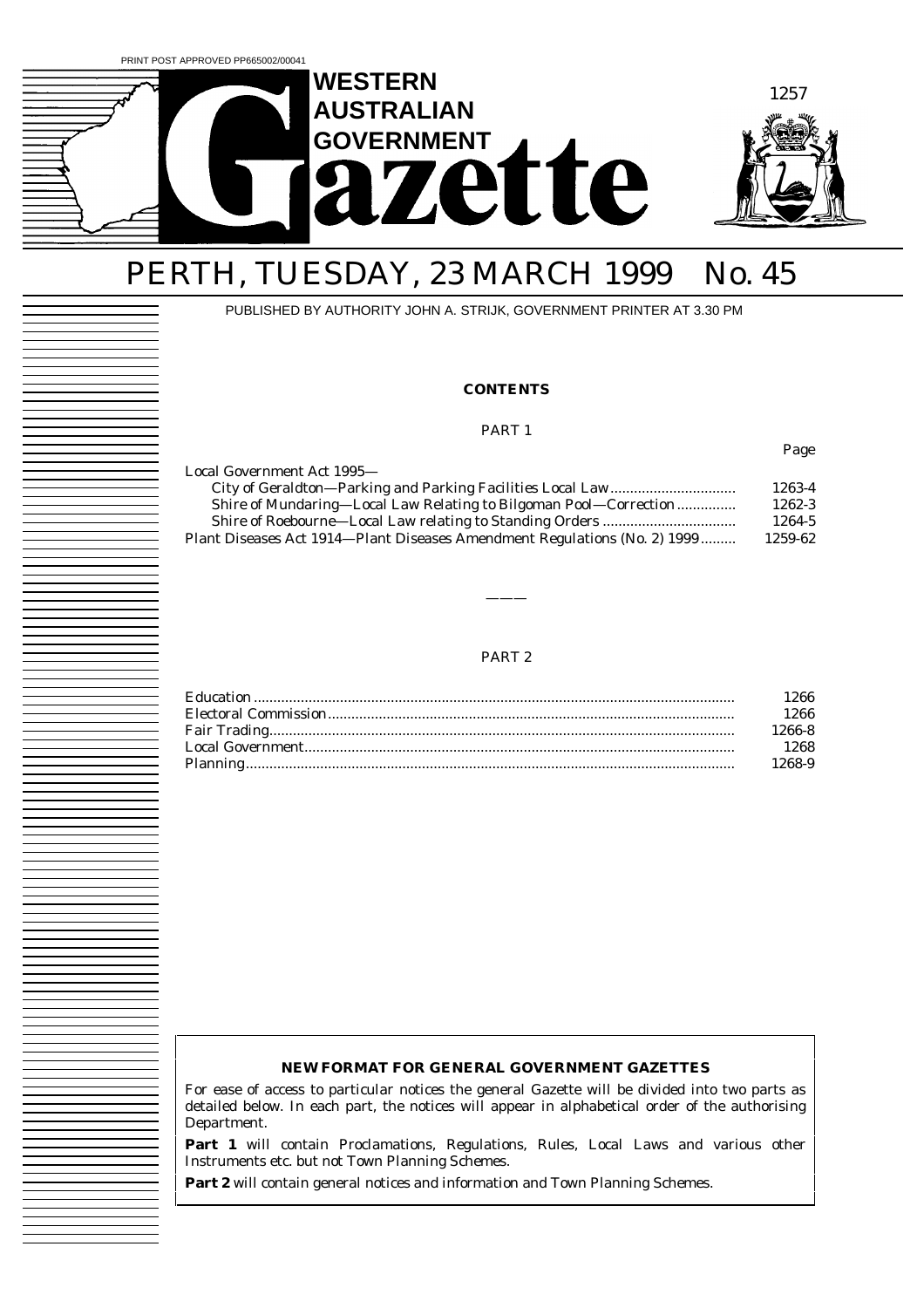### **IMPORTANT COPYRIGHT NOTICE**

© State of Western Australia

This work is copyright. Apart from any use as permitted under the *Copyright Act 1968*, no part may be reproduced by any process without written permission from the Government Printer, State Law Publisher. Inquiries should be directed to the Manager Sales & Editorial, State Law Publisher, 10 William St, Perth 6000.

## **PUBLISHING DETAILS**

The Western Australian *Government Gazette* is published by State Law Publisher for the State of Western Australia on Tuesday and Friday of each week unless disrupted by Public Holidays or unforeseen circumstances (changes to this arrangement will be advertised beforehand on the inside cover).

Special *Government Gazettes* containing notices of an urgent or particular nature are published periodically. The following guidelines should be followed to ensure publication in the *Government Gazette*.

- Material submitted to the Executive Council prior to gazettal will require a copy of the signed Executive Council Minute Paper and in some cases the Parliamentary Counsel's Certificate.
- Copy should be received by the Manager (Sales and Editorial), State Law Publisher no later than 12 noon on Wednesday (Friday edition) or 12 noon on Friday (Tuesday edition).

Postal address: Delivery address: State Law Publisher State Law Publisher P.O. Box 8448, Perth Business Centre 6849 10 William St. Perth, 6000

Telephone: 9321 7688 Fax: 9321 7536

• Lengthy or complicated notices should be forwarded early to allow for preparation. Failure to observe this request could result in the notice being held over.

If it is necessary through isolation or urgency to fax copy, confirmation is not required by post. *If original copy is forwarded later and published, the cost will be borne by the advertiser.*

## **ADVERTISING RATES AND PAYMENTS**

EFFECTIVE FROM 1 JULY 1998.

Deceased Estate notices, (per estate)—\$17.70

Real Estate and Business Agents and Finance Brokers Licences, (per notice)—\$41.30

Other articles in Public Notices Section—\$41.30 (except items of an exceptionally large nature. In these instances arrangements will be made for pricing the notice at time of lodging).

All other Notices

Per Column Centimetre—\$8.15

Bulk Notices—\$153.00 per page

Clients who have an account will be invoiced for advertising charges.

Clients without an account will need to pay at time of lodging the notice.

## **SPECIAL PUBLICATION NOTICE** GOVERNMENT GAZETTE—EASTER 1999

Advertisers are advised to note the following changes to publication dates for *Government Gazette* over the Easter period 1999.

There will be no edition for TUESDAY 6 APRIL.

### **EASTER ISSUES:**

 **THURSDAY 1 APRIL** (Copy closes Tuesday 30 March at 12.00 noon)

 **FRIDAY 9 APRIL** (Copy closes Wednesday 7 April at 12.00 noon)

Any enquiries should be directed to John Thompson, Phone (08) 9426 0010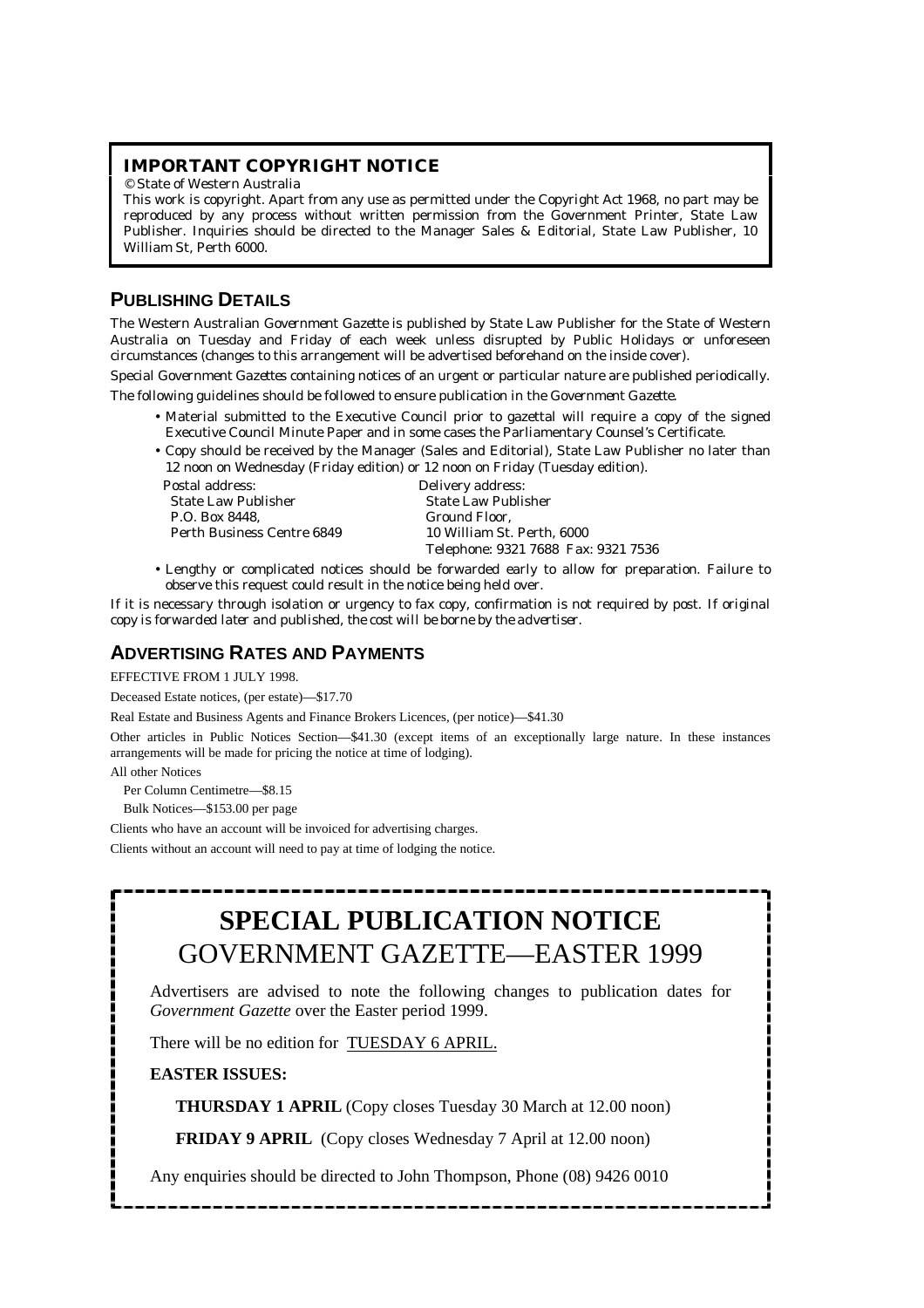## **— PART 1 —**

## **AGRICULTURE**

**AG301\***

Plant Diseases Act 1914

## **Plant Diseases Amendment Regulations (No. 2) 1999**

Made by the Governor in Executive Council.

### **1. Citation**

"

These regulations may be cited as the *Plant Diseases Amendment Regulations (No. 2) 1999.*

### **2. The regulations amended**

The amendments in these regulations are to the *Plant Diseases Regulations 1989*\*.

[\* *Reprinted as at 7 July 1997. For amendments to 9 February 1999 see 1997 Index to Legislation of Western Australia, Table 4, p. 208, and Gazette 6 January, 23 June and 19 August 1998*.]

## **3. Regulation 17F inserted**

After regulation 17E of the *Plant Diseases Regulations 1989\** the following regulation is inserted —

### **17F. Citrus fruit and stonefruit — Mediterranean fruit fly**

 $(1)$  In this regulation —

**"Ord River Irrigation Area"** means that portion of the State that is north of latitude 17°S and east of longitude 127°E.

- (2) A person shall not bring citrus fruit or stonefruit into the Ord River Irrigation Area from another part of the State during the period beginning on 1 June and ending on 30 November in any year unless the fruit is certified —
	- (a) as being from a part of the State that is free from Mediterranean fruit fly (*Ceratitis capitata*); or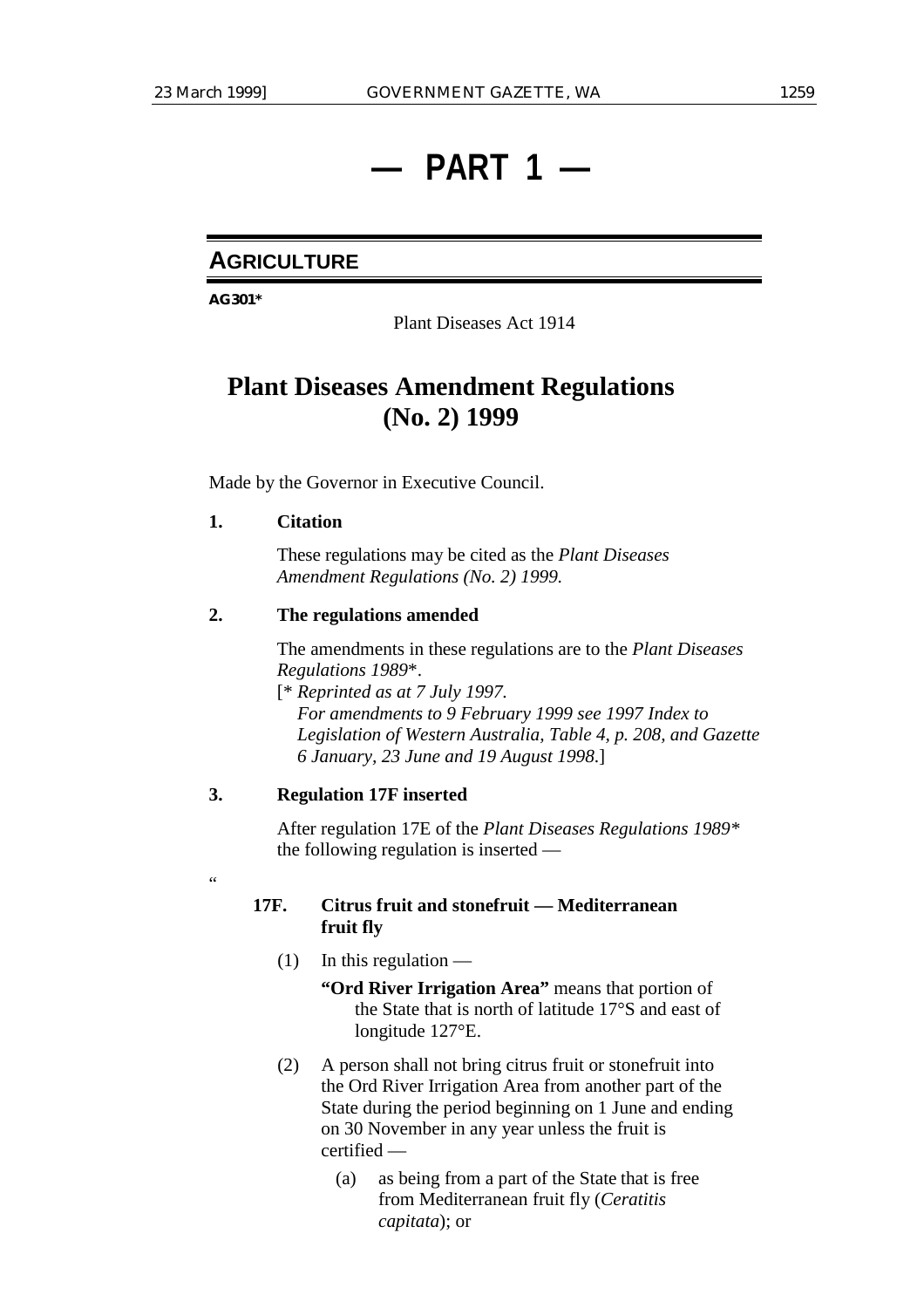"

- (b) as having been disinfested in an approved manner.
- (3) For the purposes of regulation  $16(1)$ 
	- (a) the Ord River Irrigation Area is a specified portion of the State; and
	- (b) Mediterranean fruit fly (*Ceratitis capitata*) is a specified disease.

".

## **4. Schedule 1 amended**

(1) Schedule 1, Part A is amended by inserting in the appropriate columns in their appropriate alphabetical positions the following items —

| Amelanchier<br>spp. (Juneberry,<br>Serviceberry) | see Berries                                 |                                  |    |                                |
|--------------------------------------------------|---------------------------------------------|----------------------------------|----|--------------------------------|
| Cotoneaster spp.                                 | 13, 17, 29, 31,<br>41, 45, 52, 55,<br>56    | 29, 31, 41,<br>52, 55, 56        | 16 | 31, 41, 52,<br>55, 57          |
| Crataegus spp.<br>(Hawthorn)                     | 13, 17, 29, 31,<br>41, 45, 52, 55,<br>56    | 29, 31, 41,<br>52, 55, 56        | 16 | 31, 41, 52,<br>55, 57          |
| Cydonia spp.<br>(Quince)                         | 13, 17, 18, 29,<br>31, 41, 45, 52,<br>55,56 | 18, 29, 31,<br>41, 52, 55,<br>56 | 16 | 1                              |
| Eribobotrya spp.<br>(Loquat)                     | 13, 17, 29, 31,<br>41, 45, 52, 55,<br>56    | 29, 31, 41,<br>52, 55, 56        | 16 | 4/9C, 31,<br>41, 52, 55,<br>57 |
| Firethorn                                        | see Pyracantha<br>spp.                      |                                  |    |                                |
| Hawthorn                                         | see Crataegus<br>spp.                       |                                  |    |                                |
| Juneberry                                        | see<br>Amelanchier<br>spp.                  |                                  |    |                                |
| Medlar                                           | see Mespilus<br>spp.                        |                                  |    |                                |
| Mespilus spp.<br>(Medlar)                        | 13, 17, 29, 31,<br>41, 45, 52, 55,<br>56    | 29, 31, 41,<br>52, 55, 56        | 16 | 31, 41, 52,<br>55, 57          |
| Mountain ash                                     | see Sorbus<br>spp.                          |                                  |    |                                |
| Prunus salicina                                  | 13, 17, 18, 29,<br>31, 41, 45, 52,<br>55,56 | 18, 29, 31,<br>41, 52, 55,<br>56 | 16 | $\mathbf{1}$                   |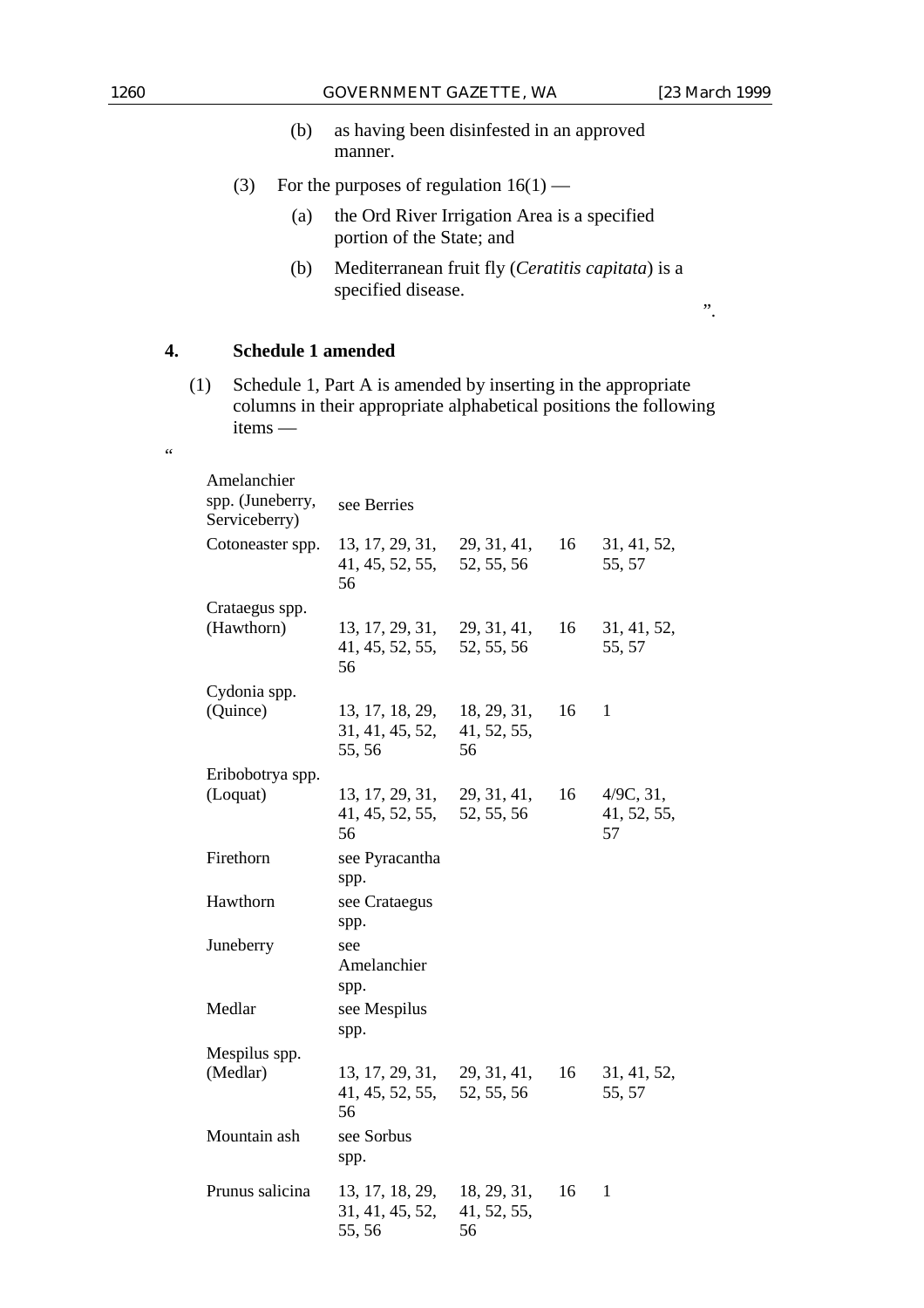"

| Pyracantha spp.                |                                                                 |                           |    |                       |
|--------------------------------|-----------------------------------------------------------------|---------------------------|----|-----------------------|
| (Firethorn)                    | 13, 17, 29, 31, 29, 31, 41,<br>41, 45, 52, 55, 52, 55, 56<br>56 |                           | 16 | 31, 41, 52,<br>55, 57 |
| Pyrus spp.                     |                                                                 |                           |    |                       |
| (Pear)                         | 13, 17, 29, 31,<br>41, 45, 52, 55,<br>56                        | 29, 31, 41,<br>52, 55, 56 | 16 | 1                     |
| Red raspberry                  | See Rubus<br>ideus                                              |                           |    |                       |
| Rubus hybrids                  | see Berries                                                     |                           |    |                       |
| Rubus ideus<br>(Red raspberry) | see Berries                                                     |                           |    |                       |
| Serviceberry                   | see<br>Amelanchier<br>spp.                                      |                           |    |                       |
| Sorbus spp.                    |                                                                 |                           |    |                       |
| (Mountain ash)                 | 13, 17, 29, 31, 29, 31, 41,<br>41, 45, 52, 55, 52, 55, 56<br>56 |                           | 16 | 31, 41, 52,<br>55, 57 |
| Stransvaesia                   |                                                                 |                           |    |                       |
| spp.                           | 13, 17, 29, 31, 29, 31, 41,<br>41, 45, 52, 55, 52, 55, 56<br>56 |                           | 16 | 31, 41, 52,<br>55, 57 |
| <b>Thornless</b>               |                                                                 |                           |    |                       |
| blackberry                     | see Rubus<br>hybrids                                            |                           |    |                       |

(a) in the item for Berries by deleting the entries in columns 2, 3, 4 and 5 and inserting instead —

13, 17, 29, 31, 41, 45, 52, 55, 56 29, 31, 41, 52, 55, 56 16 4/9E, 31, 41, 52, 55, 57

- (b) in the item for Loquat
	- (i) by deleting the entry in column 2 and inserting instead —
		- " see Eribobotrya spp. "; and
	- (ii) by deleting the entries in columns 3, 4 and 5;
- (c) in the item for Pear
	- (i) by deleting the entry in column 2 and inserting instead —
		- " see Pyrus spp. "; and
	- (ii) by deleting the entries in columns 3, 4 and 5;
- (d) in the item for Plum in column 2 by inserting after "see Stonefruit" —
	- " (also see Prunus salicina) ";

".

";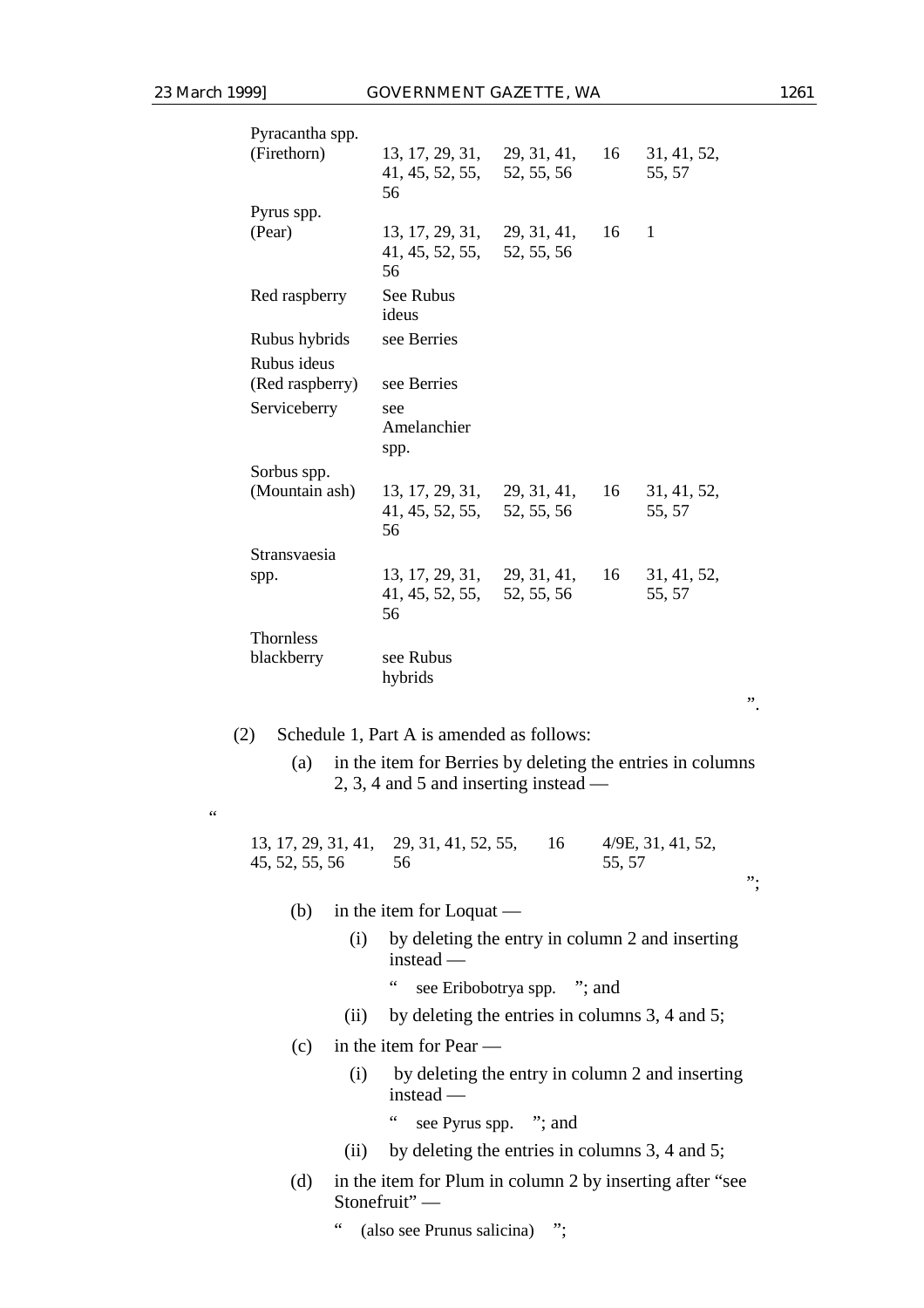- (e) in the item for Quince
	- (i) by deleting the entry in column 2 and inserting instead —
		- " see Cydonia spp. "; and
	- (ii) by deleting the entries in columns 3, 4 and 5.
- (3) Schedule 1, Part B is amended by inserting after condition 55 the following conditions —

.<br>د د

56. Plants — Fire Blight (*Erwinia amylovora*)

If grown at, or consigned from, a place less than 20 km from the Royal Botanic Gardens, Melbourne or the Adelaide Botanic Gardens (**"the relevant botanic gardens"**) —

- (a) to be certified as
	- (i) grown at a nursery located more than 10 km from the relevant botanic gardens; and
	- (ii) inspected for visual symptoms of fire blight in the previous spring and autumn, and found to be free of such symptoms;

and

- (b) to be accompanied by a declaration from the exporting nursery that the plants were grown at that nursery for the preceding 12 months.
- 57. Fruit Fire Blight (*Erwinia amylovora*)

Entry into Western Australia is prohibited if grown at a place less than 5 km from the Royal Botanic Gardens, Melbourne or the Adelaide Botanic Gardens.

".

## **5. Schedule 7 amended**

Schedule 7 is amended by inserting in the appropriate alphabetical position —

" Fire Blight (*Erwinia amylovora*) ".

By Command of the Governor,

M. C. WAUCHOPE, Clerk of the Executive Council.

## **LOCAL GOVERNMENT**

#### **LG101**

#### *CORRECTION*

#### **LOCAL GOVERNMENT ACT 1995**

*Shire of Mundaring* LOCAL LAW RELATING TO BILGOMAN POOL An error occurred in *Government Gazette* No. 42 in relation to the gazettal of Amendment to the Local Law Relating to Bilgoman Pool.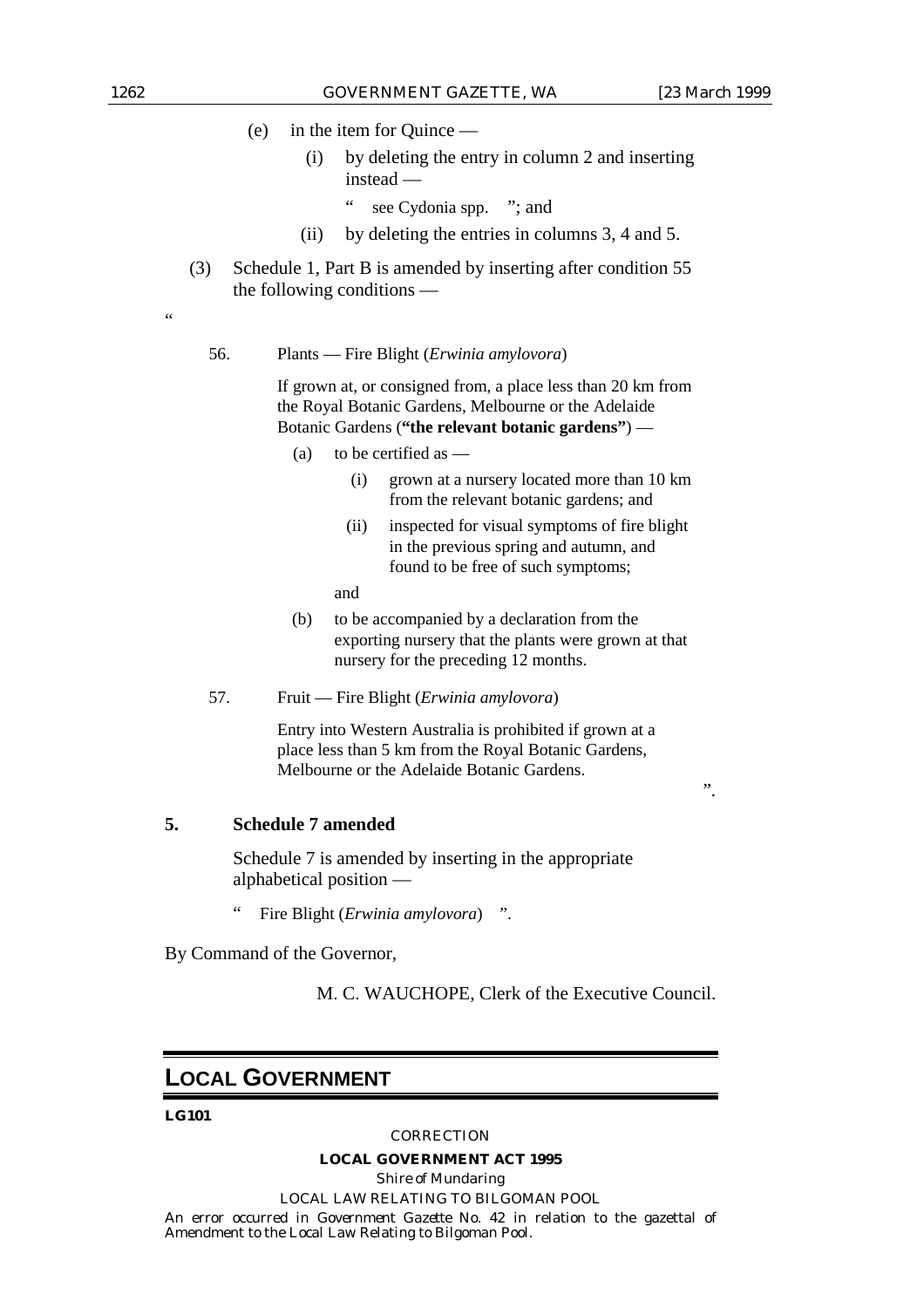#### The preamble read

Pursuant to the powers conferred under the Local Government Act 1995, the Council of the Local Government of the Shire of Mundaring hereby records having resolved on 23 February 1999 to amend the Local Law Relating to Bilgoman Road—

#### and should read

Pursuant to the powers conferred under the Local Government Act 1995, the Council of the Local Government of the Shire of Mundaring hereby records having resolved on 23 February 1999 to amend the Local Law Relating to Bilgoman Pool—

M. N. WILLIAMS, Chief Executive Officer.

#### **LG301**

#### **LOCAL GOVERNMENT ACT 1995**

*City of Geraldton*

#### PARKING AND PARKING FACILITIES LOCAL LAW

The Council of the City of Geraldton records having made the following amendments at a meeting on the 24th November 1998.

The Local Laws relating to Parking and Parking Facilities published in the *Government Gazette* on 2 July 1998 are amended as follows:

- i. Insert new Clause 33 (4) which reads: "A person shall not stand or park or allow to stand or be parked a vehicle or bus, trailer or caravan unattached to a motor vehicle on the street verge longer than six hours in any 24 hour period;
- ii. Insert new Clause 23 (a) which reads: "No person shall permit a vehicle to remain parked in a parking station after the expiration of the period for which the prescribed fee has been paid and during a period for which a fee is prescribed;"
- iii. Insert new Clause 27 (4) (a) which reads: "No motor cycle or cycle shall stand in any parking stall marked with the symbol M/C for longer than the time permitted for parking in any stall or metered space adjacent thereto;"
- iv. Within Clause 18 (3) after the word station delete the word "of" and insert the word "or";
- v. Delete the Second Schedule and insert:

#### *Second Schedule*

#### **CITY OF GERALDTON**

Cathedral Avenue

GERALDTON WA 6530

#### **PARKING AND PARKING FACILITIES LOCAL LAW**

| Clause<br><b>Number</b> | <b>Nature of Offence</b>                          | Penalty |
|-------------------------|---------------------------------------------------|---------|
| 8                       | Fail to Insert Coin in Parking Meter              | 30.00   |
| 10                      | <b>Stand Against an Expired Meter</b>             | 25.00   |
| 12                      | Park Not Wholly Within a Metered Space            | 30.00   |
| 13                      | Used Other Than Prescribed Coin in Meter          | 30.00   |
| 15                      | Stand in Metered Space Marked No Parking (Hooded) | 30.00   |
| 23                      | <b>Fail to Display Valid Parking Ticket</b>       | 25.00   |
| 23(a)                   | <b>Display Expired Parking Ticket</b>             | 25.00   |
| 24                      | Park Not Wholly Within a Parking Stall            | 30.00   |
| 25(1)(a)                | Cause Obstruction Within a Parking Station        | 50.00   |
| 25(2)(b)                | Stand Longer than 30 Mins in Loading Bay          | 30.00   |
| 25(2)(a)                | <b>Stand Non Commercial Vehicle—Loading Bay</b>   | 30.00   |
| 27(1)(a)                | Stand a Vehicle of a Different Class              | 40.00   |
| $27(1)$ (b)             | Park in a Disabled Stall                          | 60.00   |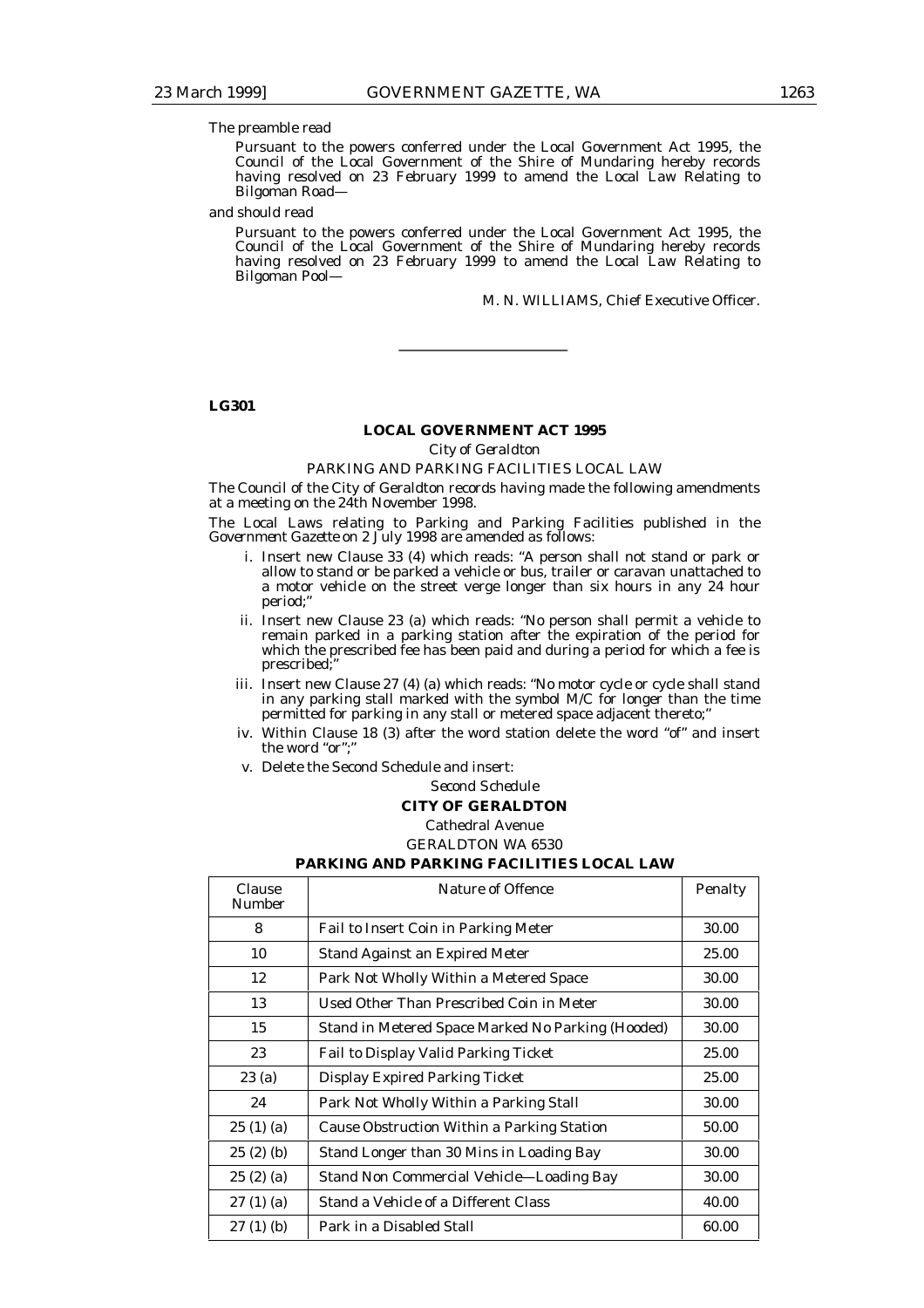### 1264 GOVERNMENT GAZETTE, WA [23 March 1999

| Clause<br><b>Number</b> | <b>Nature of Offence</b>                     | Penalty |
|-------------------------|----------------------------------------------|---------|
| 27(2)(a)                | Stand in a No Standing Area                  | 50.00   |
| 27(2)(b)                | Park on Verge Contrary to Sign               | 50.00   |
| 27.2(c)                 | Park Other Than Motorcycle in M/C Stall      | 30.00   |
| 27(2)(c)                | Park a Vehicle in a Motor Cycle Bay          | 30.00   |
| 27(3)                   | Park in a No Parking Area                    | 25.00   |
| 27(4)(a)                | Stand a M/C Other Than Time Allowed          | 30.00   |
| 27.5                    | Park in an Authorised Vehicles Only Area     | 30.00   |
| 28(1)                   | Park Facing Wrong Way                        | 30.00   |
| 28(5)                   | <b>Cause Obstruction on Roadway</b>          | 30.00   |
| 29                      | Park Not Entirely Within a Parking Area      | 30.00   |
| 31(2)                   | Fail to Angle Park                           | 30.00   |
| 32(2)(5)(6)             | Stand in a Bus Stall                         | 50.00   |
| 32(2)(a)                | <b>Double Parked</b>                         | 30.00   |
| 32(2)(c)                | <b>Stand So As to Cause an Obstruction</b>   | 50.00   |
| 32(2) (f)               | Stand on Footpath on Pedestrian Crossing     | 50.00   |
| 33 (4)A                 | Park on Verge-6 hours                        | 30.00   |
| 34                      | <b>Fail to Move Vehicle When Directed</b>    | 30.00   |
| 36(1)                   | <b>Stand Longer than Time Permitted</b>      | 30.00   |
| 36(2)                   | Re-Park Within Same Parking Area             | 30.00   |
| 37 (a)                  | Park Vehicle For Sale on Road                | 30.00   |
| 38(2)                   | Park on Private Property Without Consent     | 30.00   |
| 38(3)                   | Park on Private Property Longer Than Allowed | 30.00   |
| 39(1)                   | Park or Drive on a Reserve                   | 50.00   |

vi. Delete Clause 36 (1) wording and substitute:

36 (1) "Where the standing or parking of vehicles in a parking facility is permitted for a limited time, a person shall not:

- (a) move a vehicle within the parking facility so that the total time of standing or parking exceeds the maximum time allowed for standing or parking in the parking facility;
- (b) stand a vehicle within the parking facility and by any such sign the standing of vehicles is permitted for a specified time, for longer than such time.

Dated at Geraldton this 10 February 1999. The Common Seal of the City of Geraldton was affixed in the presence of:

> P. G. COOPER, Mayor. C. ALDRED, Chief Executive Officer.

**LG302\***

#### **LOCAL GOVERNMENT ACT 1995**

*Shire of Roebourne*

#### Local Law relating to Standing Orders

Under the powers conferred by the Local Government Act 1995, the Council of the Shire of Roebourne resolved on the 8 March 1999 to adopt the Model Local Law (Standing Orders) 1998 published in the *Government Gazette* on 3 April 1998 with such modifications as are here set out:

1. Clause 3.2 (1) added "Business Arising from Minutes" and "Correspondence"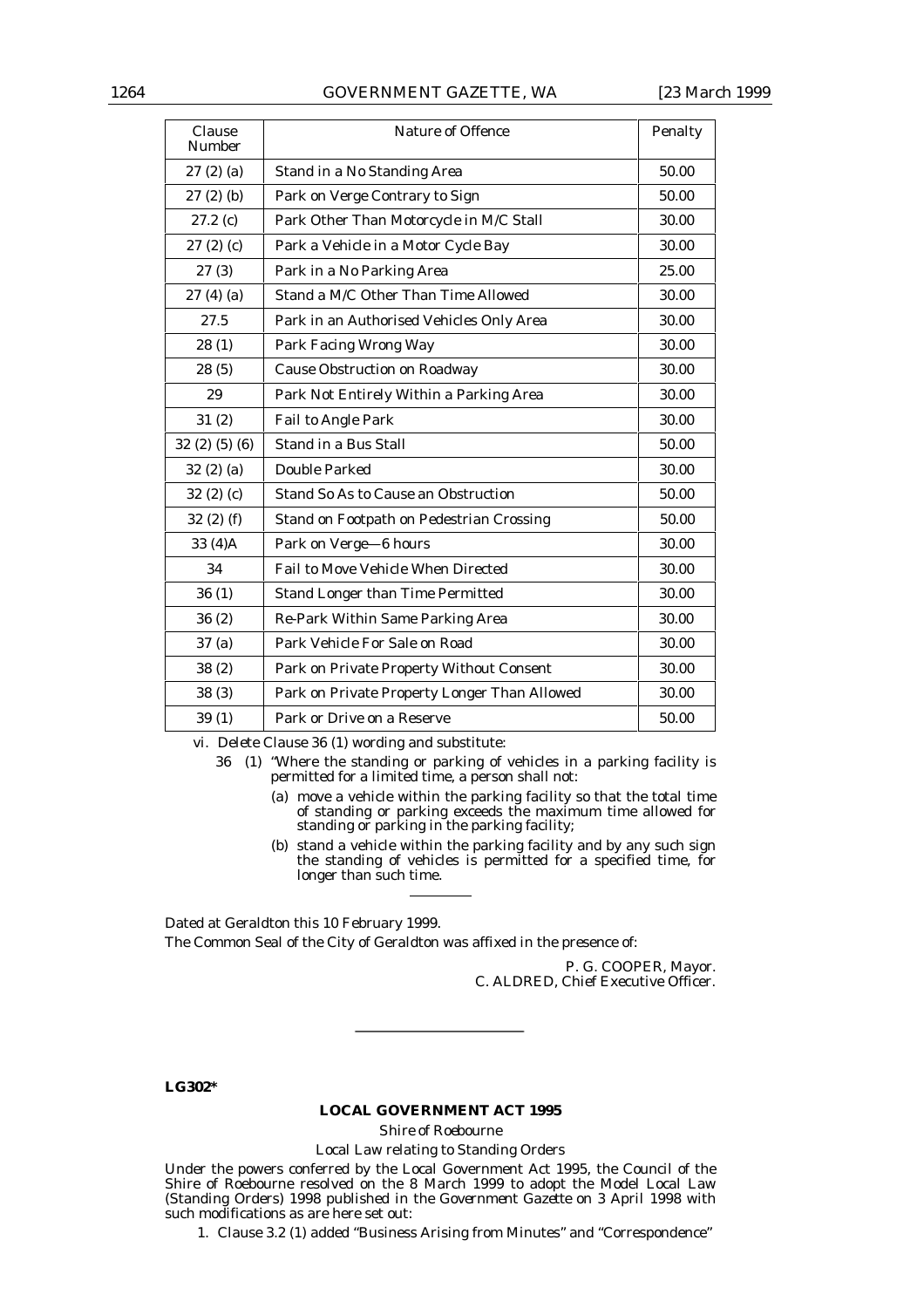- 2. Clause 3.2 (1) deleted "(g) Matters for which meeting may be closed"
- 3. Replaced content in Clause 8.5 to read as follows:
	- (1) Where a copy of a tape recording of a meeting is taken at the direction of the council or a committee, or by or at the direction of the CEO—
		- (a) the record is to be retained by the CEO on tape for a period of at least 2 months unless the council decides otherwise;
		- (b) a copy of the tape, with the exception of any matter discussed behind closed doors in accordance with the Act, is to be made available to a member of the public on payment of the fee determined by the council from time to time.
	- (2) Any person who tampers with a tape recording of a meeting so as to produce a false record, commits an offence.
	- (3) No person other than the CEO or an employee under subclause (1) is to use any electronic visual or vocal recording device or instrument, to record the proceedings of the council or a committee, without the written permission of the council.
- 4. Deleted clause "9.1 Members to rise"
- 5. In relation to Clause 10.6, deleted "(d) The seconder to speak to the motion".
- 6. Clause 10.7, the wording of "but only after points (e) to (g) in clause 10.6 have been performed" was added after the word "vote,".
- 7. Clause 15.3, the wording of "and be seated" was deleted.
- 8. Clause 15.8, the wording of "is to immediately sit down" was deleted.
- 9. In relation to Clause 17.6, deleted "(b) Clause 9.1, in respect of the requirement to rise;".

The Standing Orders of the Shire of Roebourne published in the *Government Gazette* on 11 August 1911 are repealed.

The Common Seal of the Shire of Roebourne was hereunto affixed by authority of a decision of the Council in the presence of:

> NORMAN TURNER, President. TREVOR RULAND, Chief Executive Officer.

Date 18/3/99.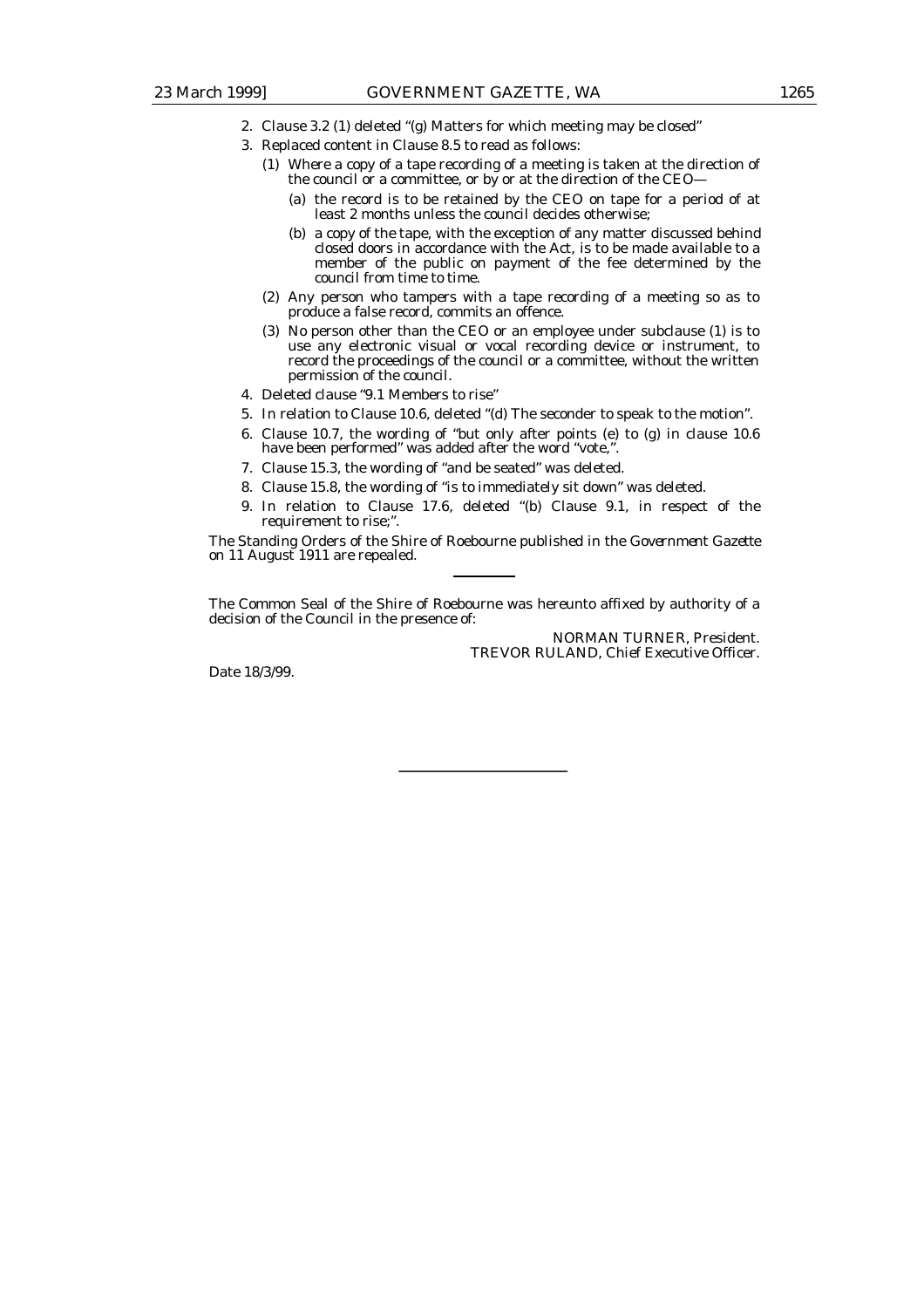## $-$  PART 2

## **EDUCATION**

#### **ED401**

#### **PUBLIC EDUCATION ENDOWMENT ACT 1909-1981**

Office of the Minister for Education, Perth 1999.

His Excellency the Governor in Executive Council, acting under the provisions of section 9A of the Public Education Endowment Act 1909-1981, has been pleased to approve the sale by the Trustees of the Public Education Endowment of land described as—

(a) Pinjarra Town Lots 146, 154-158 (incl), 174-178 (incl) and portion of each of Pinjarra Town Lots 145, 149-153 (incl) and 169-173 (incl) in Certificate of Title Volume 2140 Folio 183;

vested in the Trustees of the Public Education Endowment pursuant to section 4 of the Act, and the transfer of the land to the purchasers free of all trust.

> COLIN BARNETT, Minister for Education. M. C. WAUCHOPE, Clerk of the Council.

## **ELECTORAL COMMISSION**

**EL401**

### **SETTLEMENT AGENTS ACT 1981**

NOTICE OF ELECTION

(Regulation 3)

Election of Officers Pursuant to Section 6 of the Settlement Agents Act 1981 and Regulation 3 of the Settlement Agents Supervisory Board (Elections) Regulations

Notice is hereby given that an election of the elective members and deputy members of the Settlement Agents Supervisory Board, as constituted under section 6 of the Settlement Agents Act 1981 will take place at the office of the Electoral Commissioner, Perth, on the 25th day of May 1999, closing at 9.30 am on such date.

The vacancies in the membership of the Board to be filled at such election are those specified hereunder—

Two (2) Elective Members (Terms for up to 4 years)

Two (2) Deputy Members (Terms for up to 4 years)

Nominations of candidates shall be made in accordance with the Settlement Agents Supervisory Board (Elections) Regulations and must be received by the Returning Officer at his office not later than 12 noon on the 23 April 1999.

Dated this 24th day of March 1999.

NIGEL BUSHBY, Returning Officer, Western Australian Electoral Commission, Electoral Education Centre, Constitutional Centre of Western Australia, Parliament Place, West Perth 6872.

## **FAIR TRADING**

#### **FT401**

#### **FINANCE BROKERS CONTROL ACT 1975**

EXCEPTION UNDER SECTION 5(2)

I, Douglas James Shave MLA, Minister for Fair Trading and Minister for the time being responsible for the administration of the Finance Brokers Control Act 1975 ('Act') being satisfied that, apart from the provisions of the Act, adequate safeguards exist against loss to others by defalcation, hereby except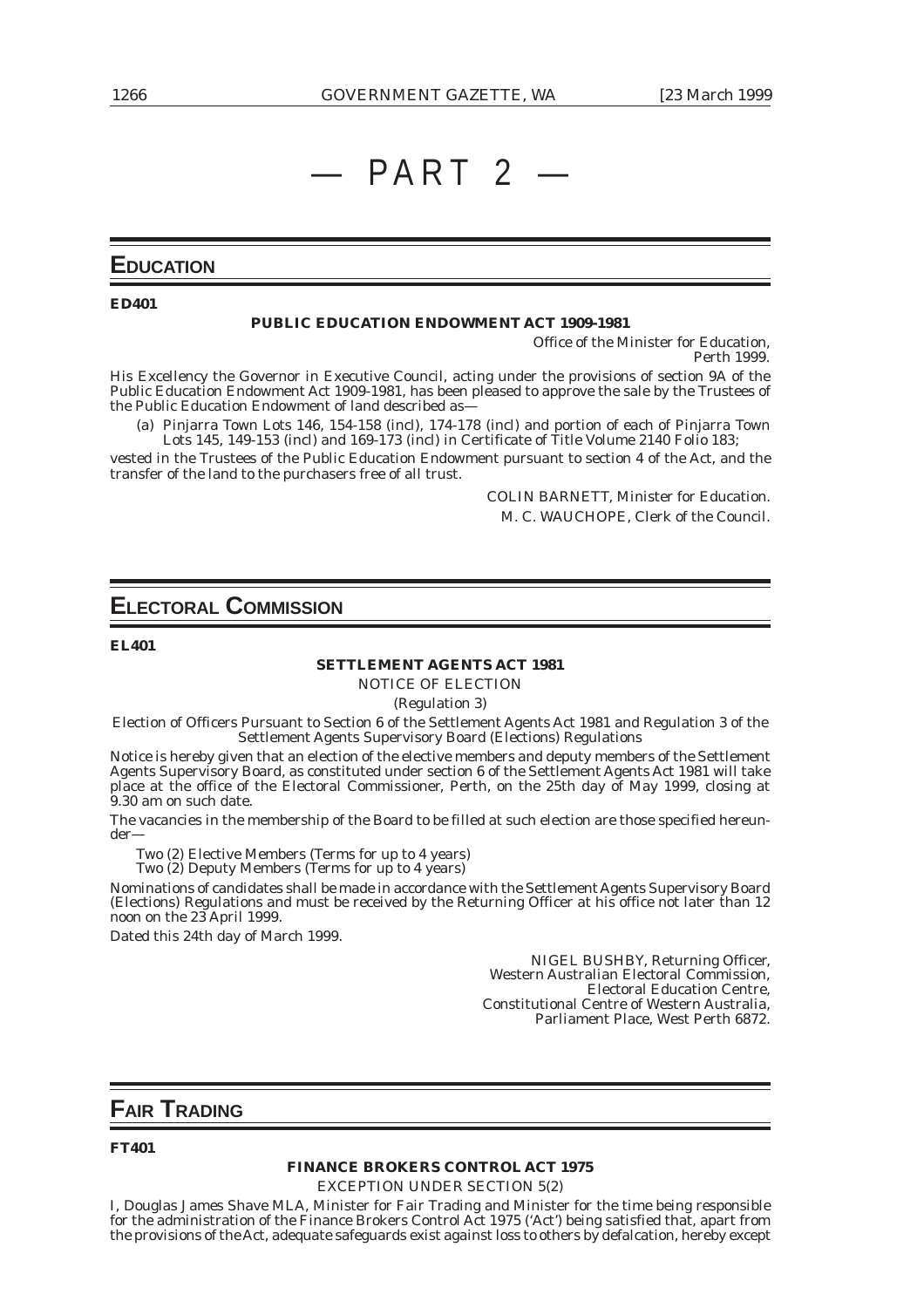Abbey National (WA) Pty Ltd (ACN 084 244 208) from the definition of 'finance broker' for the purposes of the Act upon the following terms and conditions:

#### **Terms and conditions:**

1. This exception applies only to finance broking activities carried on by Abbey National (WA) Pty Ltd its employees and agents on behalf of lenders which are:

- (a) licensed as a credit provider under the Credit Act 1984; or a body exempted from licensing by section 7(1) of the Credit (Administration) Act 1984; and
- (b) nominated in writing to the Ministry of Fair Trading for the purpose of this exception by Abbey National (WA) Pty Ltd. (\* Nomination of lenders).

2. Exception of any agent of Abbey National (WA) Pty Ltd shall continue only so long as that agent continues to be a duly appointed agent of Abbey National (WA) Pty Ltd for the purpose of arranging loans, and is registered with the Ministry of Fair Trading as an agent of Abbey National (WA) Pty Ltd. (\*\* Registered Details)

3. Abbey National (WA) Pty Ltd is to provide the Ministry of Fair Trading with written details of any:

- (a) new appointment of an agent prior to that agent being involved in any loan transaction on behalf of Abbey National (WA) Pty Ltd; and
- (b) discontinuance of appointment of an agent within 14 days of that discontinuance.

4. Abbey National (WA) Pty Ltd and its employees and agents covered by this exception will disclose to intending borrowers the amount of any commission payable to Abbey National (WA) Pty Ltd by a nominated lender, in relation to the intending borrower's loan.

5. In respect of each agent's business, the particular agent and Abbey National (WA) Pty Ltd are jointly and severally liable for the duration of this exception to ensure that:

- (a) no loan funds are to be received or held by that agent or any of its employees; and
- (b) neither Abbey National (WA) Pty Ltd or any of its employees, nor an agent or any of its employees, is to have any role in the actual structuring of loans, other than providing preliminary advice to prospective borrowers, assisting them in the preparation of loan applications and forwarding the duly completed application forms to a nominated lender for its consideration, and matters incidental thereto;
- (c) Abbey National (WA) Pty Ltd and each agent keeps in place professional indemnity and fidelity insurance of not less than \$250 000 in respect of any one claim, and such insurance shall extend to include liability for misleading or deceptive conduct or conduct likely to deceive under the Fair Trading Act 1987 (Western Australia) and the Trade Practices Act 1974 (Commonwealth) and employee dishonesty and shall cover to the same extent all individuals, partnerships and bodies corporate who act as agents for Abbey National (WA) Pty Ltd and are covered by this exception; OR
- (d) Abbey National (WA) Pty Ltd keeps in place professional indemnity and fidelity insurance of not less than \$250 000 in respect of any one claim, and such insurance shall extend to include liability for misleading or deceptive conduct or conduct likely to deceive under the Fair Trading Act 1987 (Western Australia) and the Trade Practices Act 1974 (Commonwealth) and employee dishonesty and shall cover to the same extent any individual, partnership and body corporate who acts as an agent for Abbey National (WA) Pty Ltd and is covered by this exception.

(A copy of a professional indemnity insurance policy and the insurer's certificate of currency of that insurance in respect of Abbey National (WA) Pty Ltd and each of its agents covered by this exception must be lodged with the Ministry of Fair Trading prior to this exception taking effect. Thereafter, the insurer's certificate of currency of such insurance is to be lodged with the Ministry of Fair Trading within 14 days of each renewal date of that insurance.)

7. Prior to this exception coming into effect, Abbey National (WA) Pty Ltd is to provide the Ministry of Fair Trading with:

- (a) a written undertaking by Abbey National (WA) Pty Ltd that it will fully indemnify any member of the public of Western Australia against all losses or damage that any such member of the public may sustain through the finance broking activities of any of its employees and any of its agents, with respect to any involvement in loans transactions to the extent that such loss or damage:
	- (i) is not covered by the insurances referred to in paragraph 6(c) or 6(d) of this exception; and
	- (ii) has occurred during the operation of this exception so far as this exception relates to Abbey National (WA) Pty Ltd and its agents.

8. Abbey National (WA) Pty Ltd shall give the Ministry of Fair Trading written advice of any change in the Registered Details of its agents within 14 days of that change taking place.

\* Nomination of lenders:

Nomination of lenders shall include the name and Australian Company Number of the lender, any business name under which the lender carries on business as a lender and the lender's postal address and telephone and facsimile numbers.

#### \*\* Registered Details include:

In the case of a individual natural person:

the full name of any individual natural person appointed as an agent together with details of that person's place of business and business name (if any) in respect of business of the agency.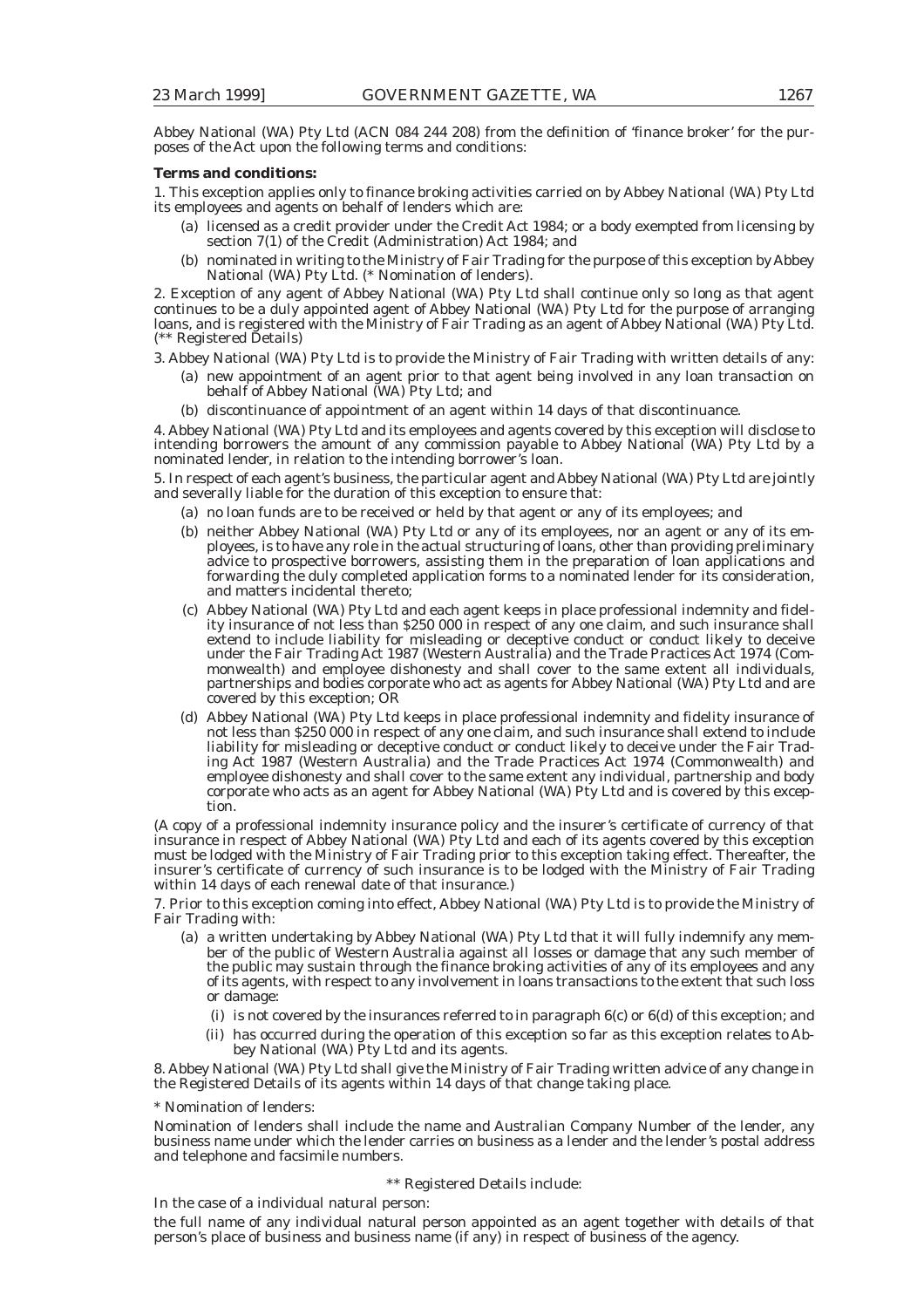#### In the case of a partnership:

the full names of all natural persons and the name and Australian Company Number of any body corporate comprising the partnership appointed as an agent together with details of the place of business and business name (if any) of the partnership.

In the case of a body corporate:

the name and Australian Company Number of the body corporate appointed as an agent, together with details of the place of business, the registered office and business name (if any) of the body corporate. Dated this 6th day of November 1998.

> DOUG SHAVE MLA, Minister for Lands; Fair Trading; Parliamentary and Electoral Affairs.

## **LOCAL GOVERNMENT**

#### **LG401**

#### **DOG ACT 1976**

*Shire of Jerramungup*

It is hereby notified for public information that the following persons have been appointed under the provisions of the Dog Act 1976—

Registration Officers— Michelle Kerry Moir Nicole Lea Spinks Maree Janine Smith

Authorised Persons— Murray Nelson Brown Garryowen James Moulds Len Joseph Calneggia Graeme John Bissett Lynette Anne Martin Bradley Wood Richard Alec Davis

All previous appointments are hereby cancelled.

M. N. BROWN, Chief Executive Officer.

## **PLANNING**

#### **PD401\***

#### **TOWN PLANNING AND DEVELOPMENT ACT 1928**

TOWN PLANNING SCHEME AMENDMENT AVAILABLE FOR INSPECTION

*CITY OF GERALDTON*

#### TOWN PLANNING SCHEME NO 3—AMENDMENT NO 3

Ref: 853/3/2/7 Pt 3

Notice is hereby given that the local government of the City of Geraldton has prepared the abovementioned scheme amendment for the purpose of applying a 'Service Industry' Additional Use to Lots 33 and 34 Houtman Street, Wonthella and amending the Scheme Maps accordingly.

Plans and documents setting out and explaining the scheme amendment have been deposited at Council Offices, Cathedral Avenue, Geraldton and at the Western Australian Planning Commission, Albert Facey House, 469 Wellington Street, Perth, and will be available for inspection during office hours up to and including 4 May 1999.

Submissions on the scheme amendment may be made in writing on Form No 4 and lodged with the undersigned on or before 4 May 1999.

This amendment is available for inspection in order to provide an opportunity for public comment and it should not be construed that final approval will be granted.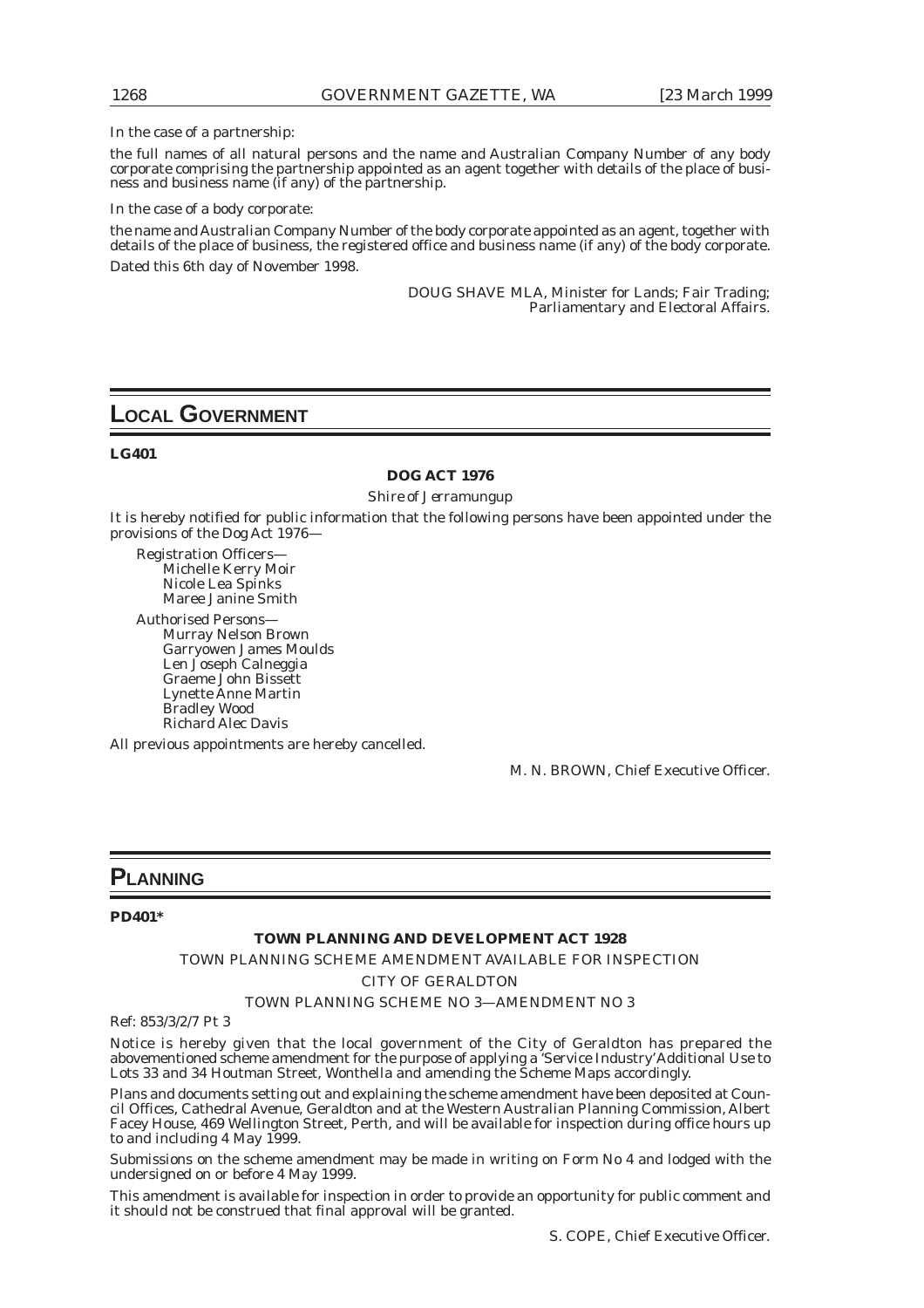#### **PD402\***

#### **TOWN PLANNING AND DEVELOPMENT ACT 1928**

### TOWN PLANNING SCHEME AMENDMENT AVAILABLE FOR INSPECTION

*TOWN OF VICTORIA PARK*

#### TOWN PLANNING SCHEME NO 1—AMENDMENT NO 1

Ref: 853/2/32/2 Pt 1

Notice is hereby given that the local government of the Town of Victoria Park has prepared the abovementioned scheme amendment for the purpose of transferring Lot 200 bounded by Forster Avenue, Bishopsgate Street, Roberts Road and Rutland Avenue, Lathlain from "Parks and Recreation" reservation to "Residential" zone with a density coding of R40/60.

Plans and documents setting out and explaining the scheme amendment have been deposited at Council Offices, 99 Shepperton Road, Victoria Park and at the Western Australian Planning Commission, Albert Facey House, 469 Wellington Street, Perth, and will be available for inspection during office hours up to and including 4 May 1999.

Submissions on the scheme amendment may be made in writing on Form No 4 and lodged with the undersigned on or before 4 May 1999.

This amendment is available for inspection in order to provide an opportunity for public comment and it should not be construed that final approval will be granted.

J. BONKER, Chief Executive Officer.

#### **PD501\***

#### **WESTERN AUSTRALIAN PLANNING COMMISSION ACT 1985**

PEEL REGION SCHEME (DRAFT)

CALL FOR PUBLIC SUBMISSIONS

The Western Australian Planning Commission has prepared a draft region scheme for the Mandurah, Murray and Waroona areas and is seeking public comment.

The **PEEL REGION SCHEME**, when it is finalised, will set the future land-use planning for the Region for the next 30 years and beyond. It will identify the land that is suitable for the future transport network, new industrial and urban areas and will protect sensitive environmental areas for future generations.

The **PEEL REGION SCHEME** has been drafted and is now available for public submission.

The Scheme is a comprehensive collection of maps, a text and policy statements on floodplain management, strategic agricultural areas, mineral resources and basic raw materials. An Environmental Review has also been prepared for the Scheme.

#### **THE SCHEME IS ON DISPLAY AT THE FOLLOWING LOCATIONS**—

- Ministry for Planning—Peel Office (Unit 2B 11-13 Pinjarra Road, Mandurah)
- City of Mandurah Council Offices
- Mandurah District Library
- Shire of Murray Council Offices
- Pinjarra Public Library
- Shire of Waroona Council Offices
- Waroona Library
- Ministry for Planing—Perth Office (469 Wellington Street, Perth)

• J S Battye Library—Perth (Alexander Library Building, Francis Street, Northbridge) (at these locations during usual business hours)

Information is also available on the Internet *http://www.wa.gov.au/planning*

#### **SUBMISSIONS**

Any individual or group can comment by making a written submission. This should be on the official form which is available from the above locations, from the Internet site or by phoning the Help Line.

Submissions must be lodged by **5.00 pm Friday 2 July 1999** and sent to the

Secretary Western Australian Planning Commission 469 Wellington St

#### PERTH W.A. 6000

by e-mail to corporate @planning.wa.gov.au by fax to  $(08)$  9264 7566

#### **Help Line**

Besides visiting one of the display locations, additional information can be obtained by contacting the Ministry for Planning Infoline on (08) 9581 4471 or 1800 626 477.

PETER MELBIN, Secretary, Western Australian Planning Commission.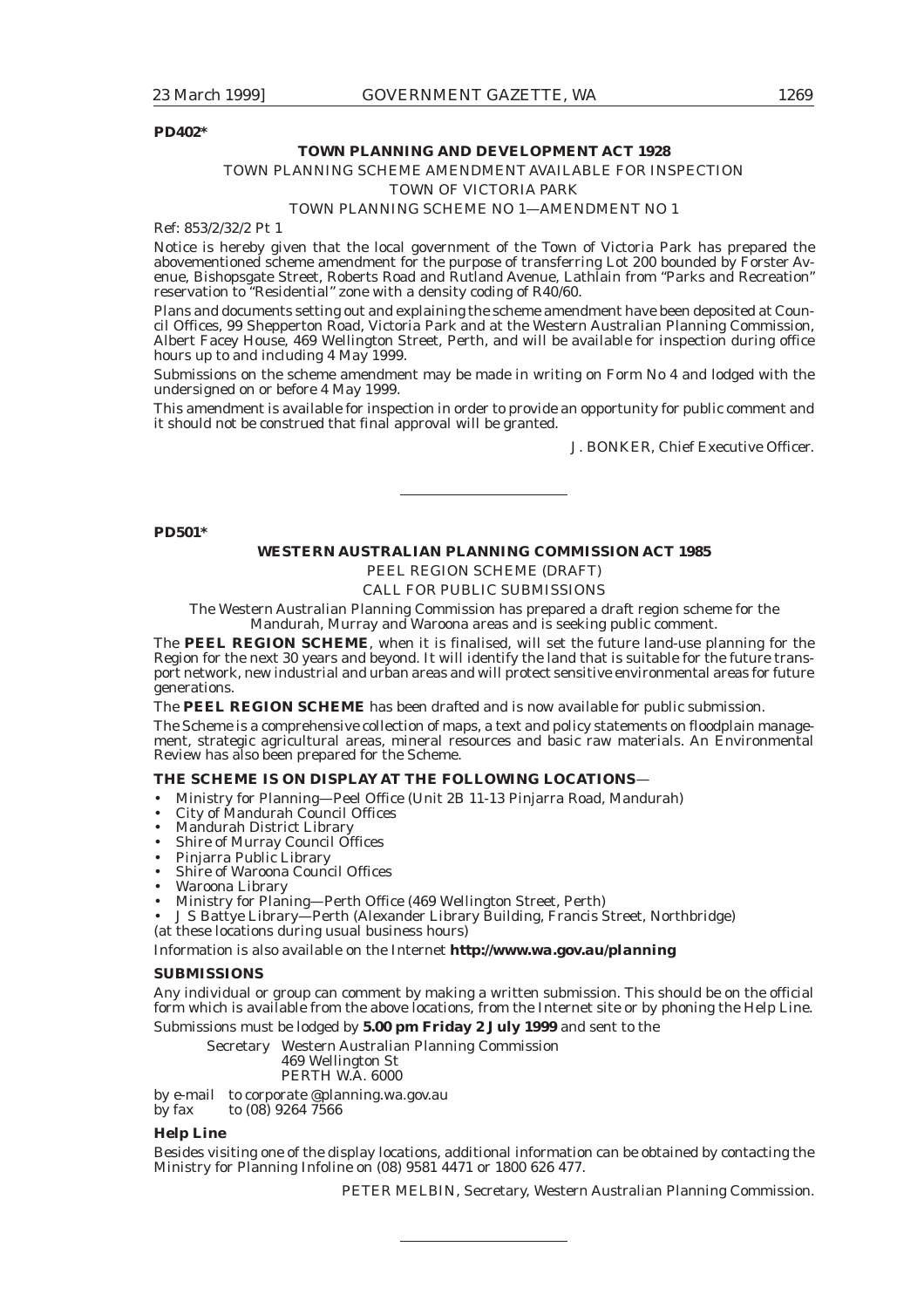### WESTERN AUSTRALIA

## **RETIREMENT VILLAGES ACT 1992**

**Price: \$6.70 Counter Sales Plus Postage on 132 grams**

## **RETIREMENT VILLAGES REGULATIONS 1992**

**\*Price: \$3.90 Counter Sales**

**Plus Postage on 25 grams**

\* Prices subject to change on addition of amendments.

## WESTERN AUSTRALIA

## **FREEDOM OF INFORMATION ACT 1992**

**\*Price: \$18.70 Counter Sales Plus Postage on 365 grams**

\* Prices subject to change on addition of amendments.

## WESTERN AUSTRALIA

## **YOUNG OFFENDERS ACT 1994**

 **\*Price: \$15.50 Counter Sales Plus Postage on 300 grams**

**YOUNG OFFENDERS REGULATIONS 1995**

**\*Price \$3.90 Counter Sales Plus Postage on 65 grams** \*Prices subject to change on addition of amendments.

## WESTERN AUSTRALIA

## **THE CRIMINAL CODE**

(Reprinted as at 17 December 1993)

**\*Price: \$45.90 Counter Sales Plus Postage on 900 grams**

\* Prices subject to change on addition of amendments.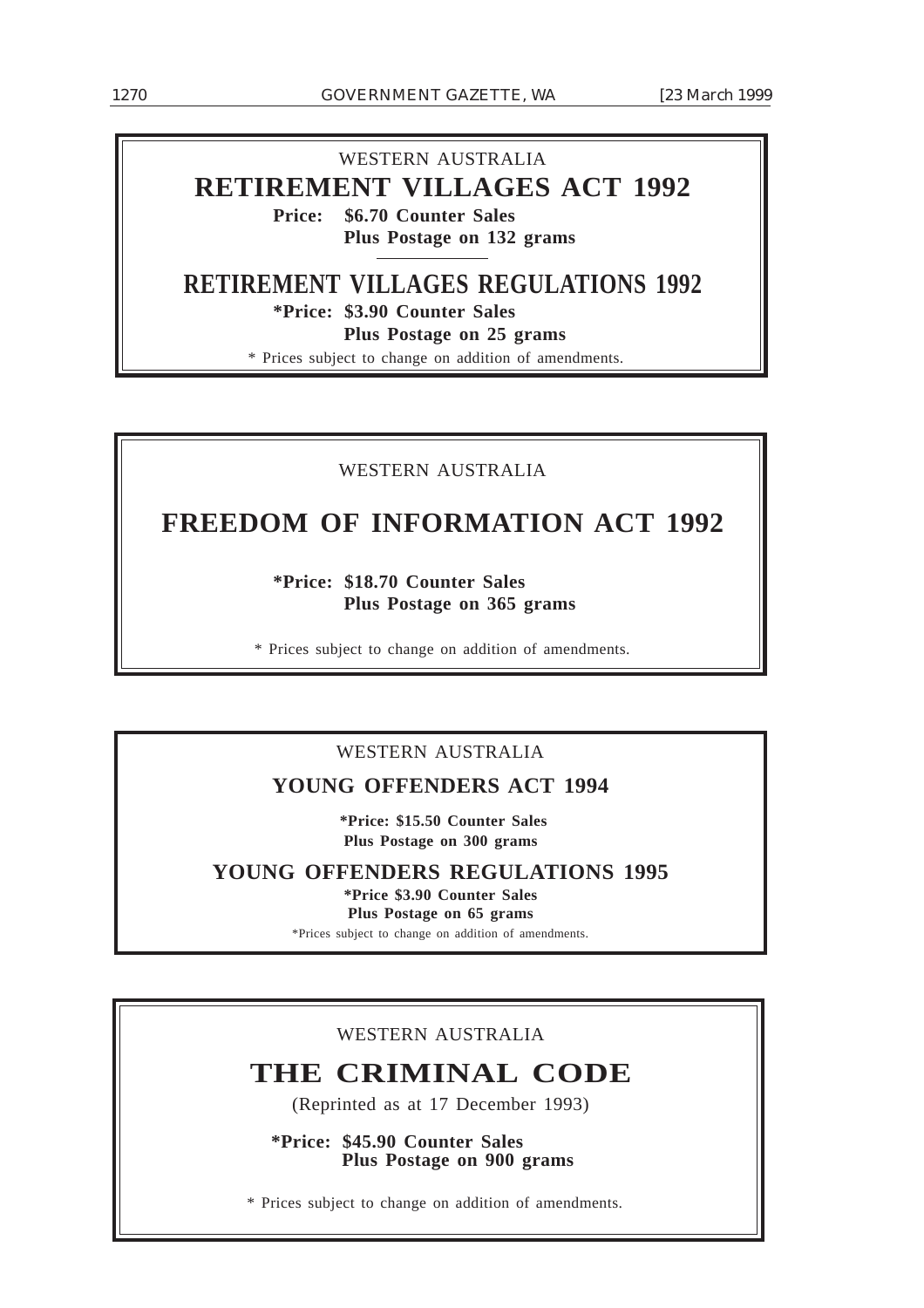

# The Western Australian Parliamentary Handbook 1998

This volume has been available through 19 editions for over three-quarters of a century and the effective reworking of its contents and presentation which was achieved in the centenary edition has now been greatly enhanced by the addition of a number of "user friendly" aspects. Use of colour coding and the addition of a comprehensive index make the information much more accessible than in the past. Clear and logical presentation of information which covers not only biographical details of current Members and Officers of Parliament, but also a comprehensive historical record presented chronologically of Members of the Legislative Assembly from 1832 until the present day helps us all.

In addition to that general information, there are a number of small but extremely useful sections which deal with questions often asked about the Parliament, such as the youngest and oldest members ever to occupy various offices, statistics relating to women members of the Western Australian Parliament, slightly quirky information related to Members of Parliament who have been close relations, as well as concise and valuable information relating to changes of total membership and new membership following general elections and information on referendums

This volume is recommended as an invaluable reference tool for schools, researchers, private business organisations, government departments and authorities and local community libraries.